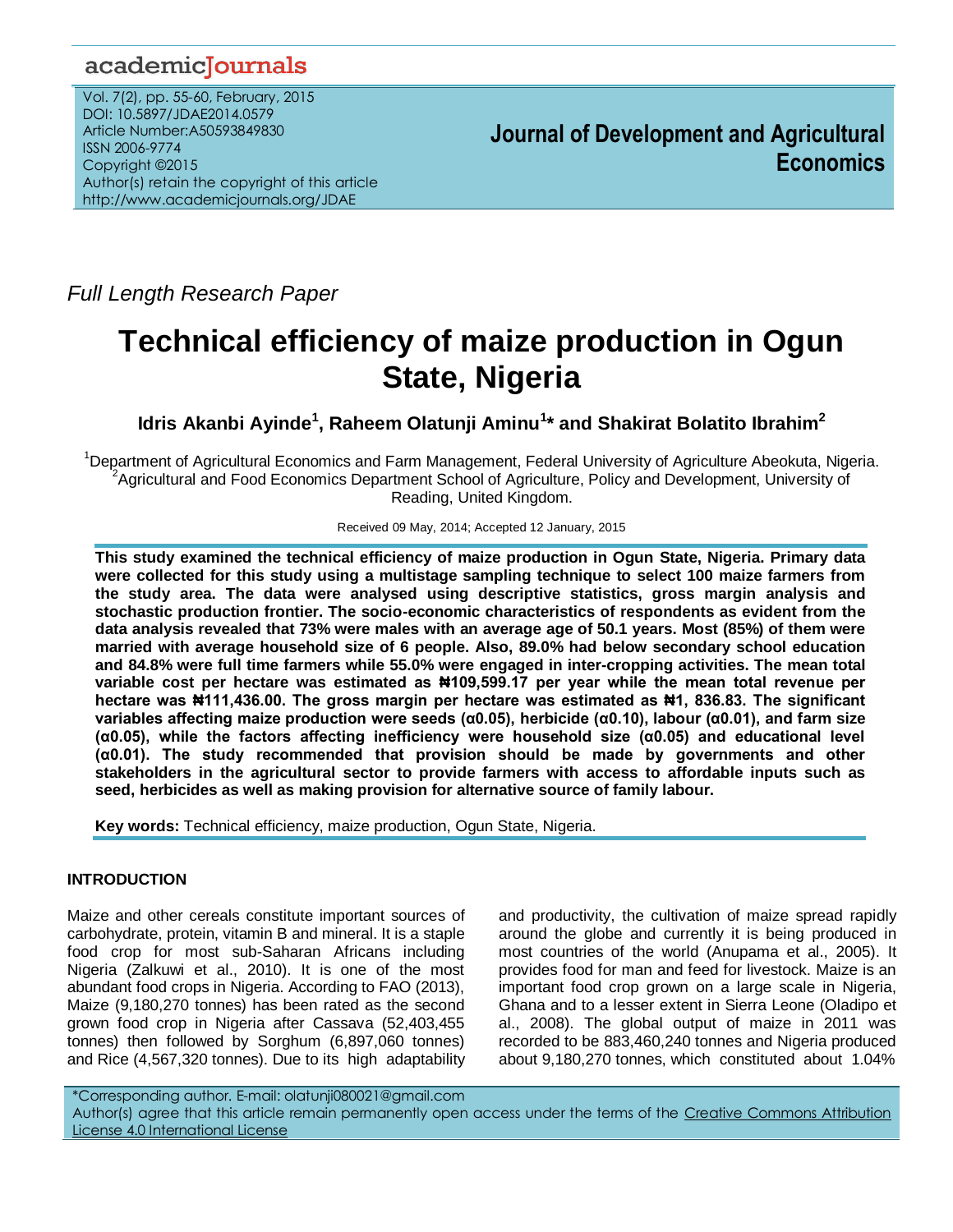of the world's production. The world maize production ranking for year 2011 shows that Nigeria was ranked 14th position (FAO, 2013).

The need for improved technology has risen in recent years due to the geometrical increase in population rate and consequently, the forces of demand for maize relative to supply are evident in frequent rise in price of maize. This has a great effect on the food security status of Nigeria, given its importance as a staple crop. The production of maize is affected by the development of advanced technologies, as fertilizer, hybrid seeds, pesticides, herbicides and better management practices which remains a limiting factor for developing countries.

One of the strategies for increasing agricultural productivity is the use of improved technology. But no matter how productive the technology may be, optimal productivity can only be obtained when the technology is efficiently used. Due to inadequate knowledge about the optimum level of farm resources and their efficient utilization, high risk of uncertainties often characterize the entire process of production. Therefore, this research seeks to determine the profitability and technical efficiency of maize production in Ogun State, Nigeria.

## **Stochastic frontier production function**

Ojo (2004), used stochastic frontier production function and confirmed the presence of technical inefficiency effect in yam production and suggested that production, productivity and technical efficiency would be improved if those variables with negative elasticities of production are improved upon. According to Battese and Coelli (1995) the stochastic frontier production function postulates the existence of technical inefficiencies of production of firms involved in producing a particular output. Since the Stochastic frontier production framework (SFPF) was developed by Aigner et al. (1997) and Meeusen and Broeck (1977), evaluating the efficiency of individual firm and industry has become popular with the increasing availability of firm level data and growing capacity of computer to process them. The most common approach to estimate stochastic frontier production function is to specify a deterministic production plus a random, symmetric, firm-specific error term. This frontier represents the largest production for individual firm. Associated with firms is a second, non-negative error term, denoted as the technical efficiency term. Total production for each firm is defined as the frontier minus the inefficiency (Dhawan and Jochumen, 2012). The stochastic frontier production postulates the existence of technical inefficiencies of production of firm involved in producing particular output. Battese and Coelli (1995) and Ajibefun (2002) stated that the stochastic frontier production function has the advantage in that it allows simultaneous estimation of individual technical efficiency of the respondent as well as determinants inefficiency.

The idea of frontier production can be illustrated with a farm using n inputs  $(X_1, X_2, \ldots, X_n)$  to produce output Y. Efficient transformation of inputs into outputs is characterized by the production function f(X), which shows the maximum output obtainable from various input vectors (Oyewo, 2011). The Stochastic frontier production function, assumes the presence of technical inefficiency of production. Hence, the function is defined by:

 $Y_i = f(X_i, E)$  exp  $(V_i - U_i)$  i = 1, 2, 3,..............

Where V is a random error associated with random factors not under the control of the farmer. The model is such that the possible production Yi is bounded above by the stochastic quantity f  $(X_i, E)$  exp  $(V_i)$ , hence the term stochastic frontier.

The random error Vi is assumed to be independently and identically distributed as N(0,Φ2V) random variables independent of Ui s. Technical efficiency of an individual farmer is defined in terms of the ratio of the observed output to the corresponding frontier output, given the available technology.

Technical Efficiency: (TE) =Yi/Yi\*dfdfd

\n
$$
TE = f(X_i, E) \exp (V_i - U_i)/f(X_i, E) \exp (V_i)
$$
\n
$$
TE = \exp (-Ui)
$$

Where, Yi is the observed output and Yi\*, the frontier output.

## **METHODOLOGY**

This study was conducted in Ogun State, Nigeria. Ogun State is situated within the tropics, with a total land area of 16,762 square km which lies within latitude 6°20' South and 7° 58' North in the tropics and longitude 2° 40' West and 4° 35' East of the Greenwich Meridian, and has an estimated population of 4,054,272. The state borders Lagos state to the south, Oyo and Osun states to the North, Ondo state to the east and the republic of Benin to the west. A multistage random sampling technique was used for this study. The first stage involves purposive selection of one Local Government Area from each of the four ADPs zones in Ogun State (Abeokuta, Ilaro, Ijebu-ode and Ikenne). The second stage involves a random selection of one rural community in each of the Local Government Areas. Finally, a systematic random sampling technique was adopted to randomly select 25 respondents from each of the community. As a result one hundred farmers were used for the study. Primary data were collected from the selected farmers through a well structured questionnaire which was randomly administered to farmers. The data collected were subjected to descriptive analysis, gross margin analysis and Cobb Douglas stochastic frontier production functions.

#### **Model specification**

The stochastic Frontier Production Function proposed by Battese and Coelli (1995) which assumes the existence of technical inefficiency of different firms in production will be adopted for this study. This is depicted using the model below.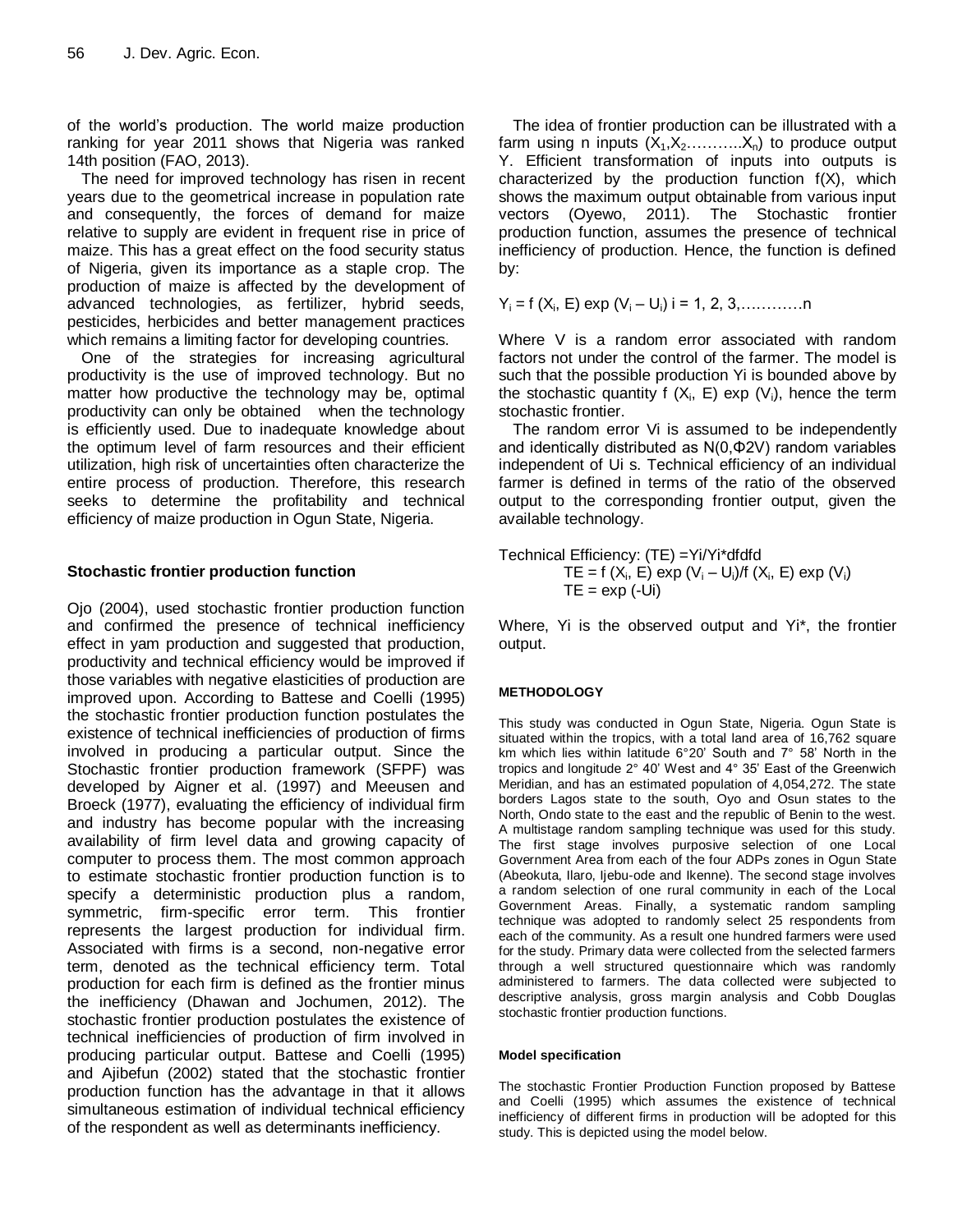$$
Y_i = f(X_i, \beta_i) \exp (V_i - U_i); i = 1, 2, \dots, n
$$
 (1)

The functional form of this model to be used in estimating the level of technical efficiency is the Cobb-Douglas type (Bravo-Ureta and Evenson, 1994):

Ln Y<sub>i</sub> =  $\beta_0$  +  $\beta_1$ LnX<sub>1</sub> +  $\beta_2$ LnX<sub>2</sub> +  $\beta_3$ LnX<sub>3</sub> +  $\beta_4$ LnX<sub>4</sub> +------Write the equation till the last variable written below.  $V_i$  -  $U_i$  (2)

Where:  $\ln$  = natural logarithm,  $i = 1, 2, 3, 4....6$ ,  $Y =$  Maize output (kg),  $X_1$ = Seeds (kg),  $X_2$  = Fertiliser (kg),  $X_3$  = Insecticide (litres),  $X_4$ = Herbicides (litres),  $X_5$  = Labour (family + hired in man-days.),  $X_6$  = Farm size (Ha),  $β_0 =$  Constant term,  $β_i =$  parameters to be estimated,  $V_i$  = Symmetric error associated with uncontrollable factors related to production process,  $U_i$  = Inefficiency component of error term.

#### **Inefficiency model**

 $U_i = \delta_o + \delta_i Z_i$ 

Where:  $U_i$  = Technical inefficiency,  $\delta$  = Constant tern,  $\delta$  = Coefficient to be estimated,  $Z_1$  = Gender,  $Z_2$  = Age (in years),  $Z_3$  = Household size,  $Z_4$  = Level of Education,  $Z_5$  = Farming Experience,  $Z_6$  = Age squared.

The value of  $U_i$  may be obtained from the observable value of  $V_i$ –  $U_i$  with the assumption that the composed error  $V_i - U_i$  is known and is the best predictor for technical efficiency. The prediction which is presented in Battese and Coelli (1995) is estimated at the maximum likelihood estimates of the parameters of the full frontier inefficiency model stated above.

#### **RESULTS AND DISCUSSION**

Tables 1 and 2 revealed that the socio-economic characteristics of respondents as evident from the data analysis revealed that 73.0% were males with an average age of 50.1 years. Most of them were married (85%), 63.0% had between 5 and 8 persons in their household, with an average of 6 people. Majority (89.0%) had below secondary school education and 84.8% were full-time farmers while 55.0% were engaged in inter-cropping activities. Table 3 shows the mean total variable cost per hectare is estimated as  $\frac{1}{2}$  109, 599.17 while the average total revenue is #111,436.00. The gross margin per hectare was estimated as  $\frac{1}{2}$ , 836.84. This shows that profitability of maize farming was relatively low in the study area.

#### **Estimated production function**

The maximum likelihood estimate (MLE) of the stochastic frontier model of maize farmers is presented in Table 4. The sigma-square ( $\delta^2$ ) estimate of 1.43 (α<sub>0.01</sub>) attests to the good fit and correctness of the model. Also, the gamma (γ) estimate of 0.79 ( $\alpha_{0.01}$ ) shows the amount of variation in output resulting from the technical inefficiencies of the farmers. This means that 79% of the variation in farmer's output was due to technical

efficiency.

The results reveal that the variables as seeds, herbicide quantity, labour, farm size are factors which positively influence the quantity of outputs of maize. The seed variable had a positive sign which is statistically significant  $(\alpha_{0.05})$ . This indicated that a percentage increase in the quantity of seed planted would result in 0.21% increase in maize output. This finding corroborates with Shehu et al. (2007) and Oyewo (2011). The elasticity of seed equals 0.21 indicating inelasticity of seed in the production process; thus the importance of the input in maize production cannot be over-emphasised.

The estimated coefficient of herbicides which is another significant factor is at  $\alpha_{0.10}$ . This means that an increase in the quantity of herbicide used by the maize farmers will lead to increase in the quantity of output of maize produced by the farmers. The elasticity of herbicide equals 0.10 which also shows herbicide inelasticity indicating its invaluable nature as input in maize production. Labour is positively correlated and significant  $(\alpha_{0.01})$ , with an elasticity of 0.41 while farm size also have positive estimated elasticity of 0.19 implying that increase in these variables will also increase the quantity of maize produced. The mean technical efficiency of the farmers was estimated as 0.69 indicating relatively high efficiency of maize production within the ambit of production resources available in the study area.

#### **Sources of inefficiencies**

The sources of inefficiency were examined simultaneously and the results as specified by the maximum likelihood parameter estimates are presented in Table 4. The results of the inefficiency model show household size ( $\alpha_{0.05}$ ) and educational level ( $\alpha_{0.01}$ ) of the respondents are significant determinants of technical inefficiency. The sign of the variables in the inefficiency model is very important in explaining the observed level of technical efficiency of the farmers. A negative sign implied that the variable had the effect of reducing technical inefficiency, hence increasing farmers' production efficiency, while a positive coefficient indicate that the variable has the propensity of increasing inefficiency, thus reducing farmers' production efficiency. These indicate therefore, that increase in household size would significantly increase production efficiency. This juxtaposes the fact inherent in many literature that farmers usually rely on household labour to boost production given it availability, less cost and ease of manipulation to suit different farm activities. The fact that improvement in education reduces maize production efficiency leaves a worry as it does not conform to the *a priori* expectation. This may probably mean that nonformal education provided by extension officers, which directly impinges positively on the production process, would have been better captured in the model instead.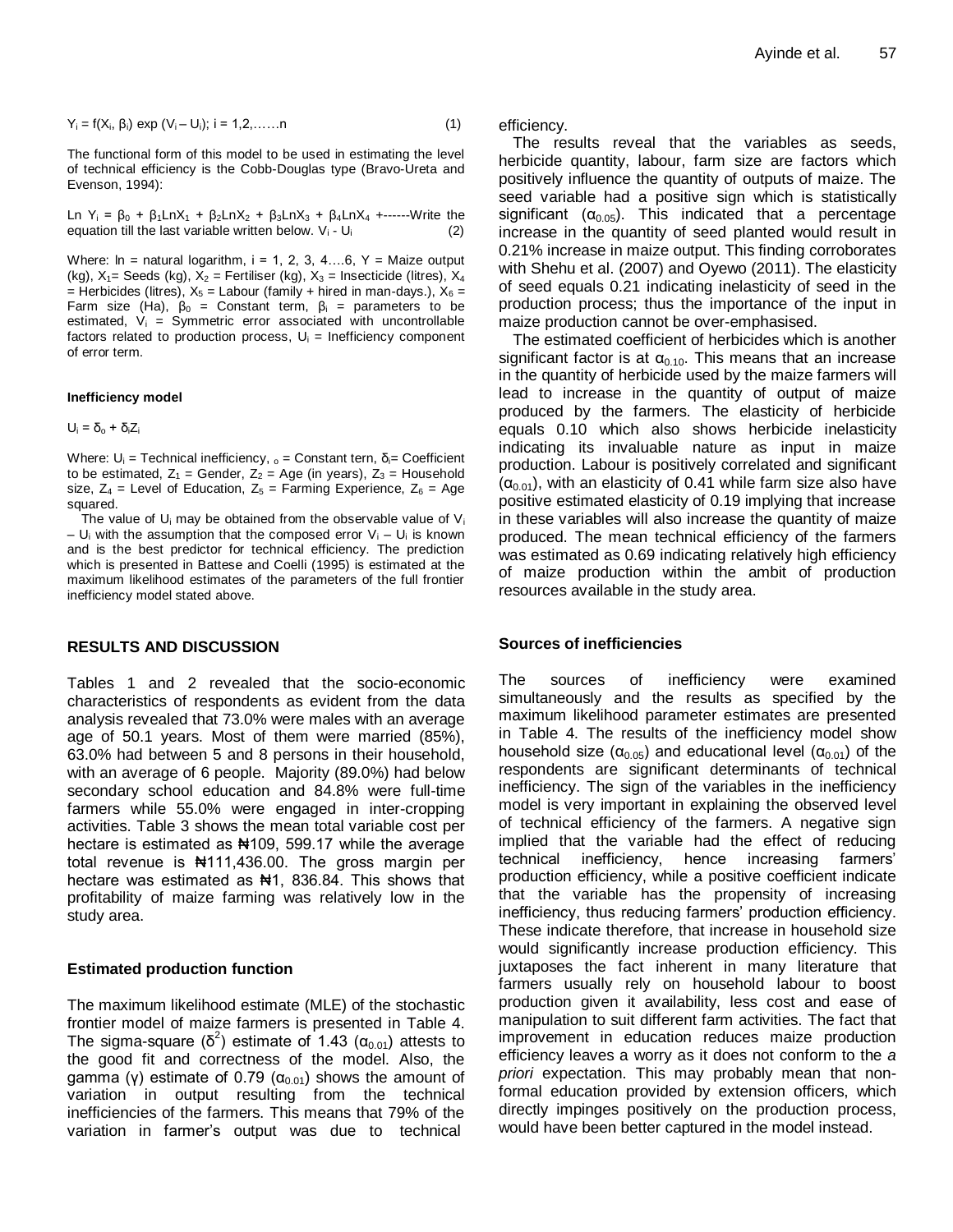|                                                                            |                                                                                                                                          | <b>Frequency</b>                                                                                 | <b>Percent</b>                                                                                             | Mean                     | <b>Standard deviation</b> |
|----------------------------------------------------------------------------|------------------------------------------------------------------------------------------------------------------------------------------|--------------------------------------------------------------------------------------------------|------------------------------------------------------------------------------------------------------------|--------------------------|---------------------------|
| Gender                                                                     | Female                                                                                                                                   | 27                                                                                               | 27                                                                                                         |                          | 0.45                      |
|                                                                            | Male                                                                                                                                     | 73                                                                                               | 73                                                                                                         |                          |                           |
|                                                                            |                                                                                                                                          |                                                                                                  |                                                                                                            |                          |                           |
| Marital status                                                             | Single                                                                                                                                   | 8                                                                                                | 8                                                                                                          |                          | 0.71                      |
|                                                                            | Married                                                                                                                                  | 85                                                                                               | 85                                                                                                         |                          |                           |
|                                                                            | Widow                                                                                                                                    | $\overline{\mathbf{4}}$                                                                          | $\overline{\mathbf{4}}$                                                                                    |                          |                           |
|                                                                            | Separate                                                                                                                                 | 3                                                                                                | 3                                                                                                          |                          |                           |
| Age group(years)                                                           | 30 or less                                                                                                                               | 14                                                                                               | 14                                                                                                         | 50.1                     | 16.03                     |
|                                                                            | 31 to 40                                                                                                                                 | 23                                                                                               | 23                                                                                                         |                          |                           |
|                                                                            | 41 to 50                                                                                                                                 | 15                                                                                               | 15                                                                                                         |                          |                           |
|                                                                            | 51 to 60                                                                                                                                 | 17                                                                                               | 17                                                                                                         |                          |                           |
|                                                                            | 61 to 70                                                                                                                                 | 19                                                                                               | 19                                                                                                         |                          |                           |
|                                                                            | Above 70                                                                                                                                 | 12                                                                                               | 12                                                                                                         |                          |                           |
|                                                                            |                                                                                                                                          |                                                                                                  |                                                                                                            |                          |                           |
|                                                                            | 4 or less                                                                                                                                |                                                                                                  |                                                                                                            |                          | 2.43                      |
|                                                                            |                                                                                                                                          |                                                                                                  |                                                                                                            |                          |                           |
|                                                                            |                                                                                                                                          |                                                                                                  |                                                                                                            |                          |                           |
|                                                                            |                                                                                                                                          |                                                                                                  |                                                                                                            |                          |                           |
|                                                                            | 10 or less                                                                                                                               |                                                                                                  |                                                                                                            |                          |                           |
|                                                                            |                                                                                                                                          |                                                                                                  |                                                                                                            |                          |                           |
|                                                                            |                                                                                                                                          |                                                                                                  |                                                                                                            |                          |                           |
|                                                                            |                                                                                                                                          |                                                                                                  |                                                                                                            |                          |                           |
|                                                                            |                                                                                                                                          |                                                                                                  |                                                                                                            |                          |                           |
|                                                                            | Total                                                                                                                                    | 100                                                                                              | 100                                                                                                        |                          |                           |
|                                                                            |                                                                                                                                          |                                                                                                  |                                                                                                            |                          |                           |
|                                                                            |                                                                                                                                          |                                                                                                  |                                                                                                            |                          |                           |
|                                                                            |                                                                                                                                          |                                                                                                  |                                                                                                            |                          |                           |
|                                                                            |                                                                                                                                          |                                                                                                  |                                                                                                            |                          |                           |
|                                                                            |                                                                                                                                          |                                                                                                  |                                                                                                            |                          |                           |
|                                                                            |                                                                                                                                          |                                                                                                  |                                                                                                            |                          |                           |
| Household size group<br>Farming exp group<br>Level of Educational<br>Total | 5 to 8<br>9 to 12<br>Above 12<br>11 to 20<br>21 to 30<br>41 to 50<br>Above 50<br>No formal<br>Primary<br>Secondary<br>NCE/OND<br>HND/BSC | 22<br>63<br>13<br>$\overline{c}$<br>37<br>23<br>19<br>15<br>6<br>21<br>43<br>25<br>8<br>3<br>100 | 22<br>63<br>13<br>$\overline{c}$<br>37<br>23<br>19<br>15<br>6<br>21.0<br>43.0<br>25.0<br>8.0<br>3.0<br>100 | $6\phantom{1}6$<br>20.15 | 14.08<br>1.17             |

**Table 1.** Distribution of respondents by socio economic characteristics.

Source: Field survey 2013.

#### **Conclusion**

This study examined the technical efficiency of maize production in Ogun state, Nigeria with the aid of stochastic production frontier model. The estimated gross margin implies that profitability of maize farming in the study area was relatively low. The maximum likelihood estimate (MLE) revealed that efficiency of maize production in the study area is significantly influenced by seed; herbicide, labour and farm size. However, the mean technical efficiency was 0.693 which indicates that production can still be increased by 30.9% using available technology.

This means that substantial opportunities should be explored to increase productivity and income of such farmers through availability and efficient utilization of productive resources.

#### **RECOMMENDATIONS**

In order to meet up with the goal of improved productivity of maize production in Ogun state, this study recommends the following:

(i) For an effective improvement in the level of efficiency among the maize farmers, provision should be made by governments and other stakeholders in the agricultural sector to provide farmers with access to affordable inputs such as seed, herbicides as well as making provision for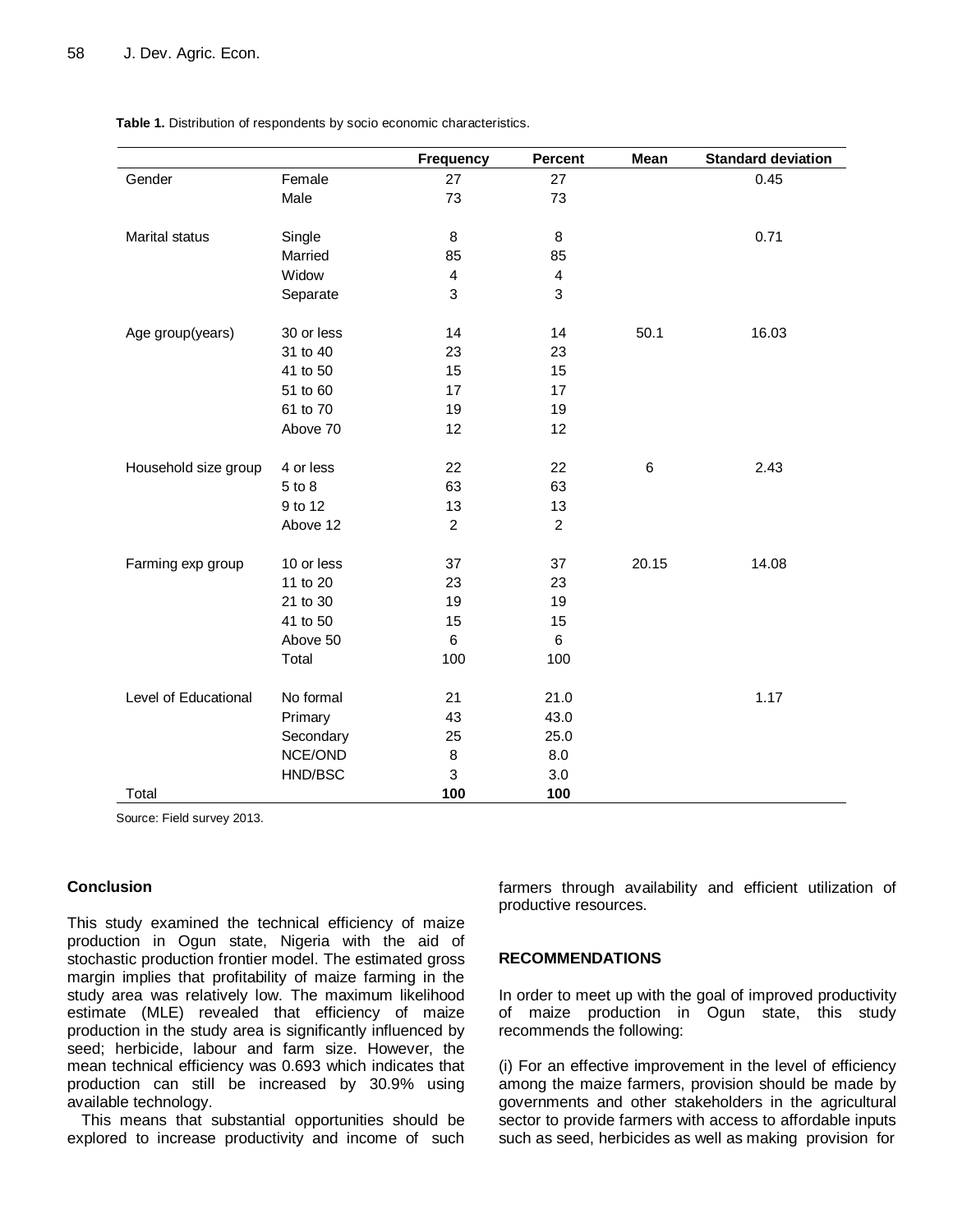**Table 2.** Distribution of respondents by production characteristics.

|                     |                | <b>Frequency</b>        | <b>Percent</b>          | Mean | <b>Standard deviation</b> |
|---------------------|----------------|-------------------------|-------------------------|------|---------------------------|
| Mode of farming     | Full time      | 56                      | 56                      |      | 0.50                      |
|                     | Part time      | 44                      | 44                      |      |                           |
|                     |                |                         |                         |      |                           |
| Fund source         | Bank loan      | 1                       | 1                       |      | 0.61                      |
|                     | Esusu          | 6                       | $\,6$                   |      |                           |
|                     | Personal       | 88                      | 88                      |      |                           |
|                     | Friend         | 1                       | 1                       |      |                           |
|                     | Money lender   | $\boldsymbol{2}$        | $\boldsymbol{2}$        |      |                           |
|                     | Others         | $\overline{c}$          | $\overline{c}$          |      |                           |
|                     |                |                         |                         |      |                           |
| Cropping pattern    | Sole cropping  | 45                      | 45                      |      | 0.50                      |
|                     | Inter cropping | 55                      | 55                      |      |                           |
|                     |                |                         |                         |      |                           |
| Variety             | Local          | 36                      | 36                      |      | 0.65                      |
|                     | Improved       | 52                      | 52                      |      |                           |
|                     | Both           | 12                      | 12                      |      |                           |
|                     |                |                         |                         |      |                           |
| Maturity period     | 2.5            | $\overline{\mathbf{4}}$ | $\overline{\mathbf{4}}$ | 3.07 | 0.30                      |
|                     | 3              | 86                      | 86                      |      |                           |
|                     | 3.5            | $\overline{c}$          | $\overline{c}$          |      |                           |
|                     | 4              | 8                       | $\bf 8$                 |      |                           |
| Farm size group(Ha) | 0 through 1    | 55                      | 55                      | 1.63 | 2.67                      |
|                     | 1.1 to 2       | 26                      | 26                      |      |                           |
|                     | 2.1 to 3       | $\,6$                   | $\,6\,$                 |      |                           |
|                     | 3.1 to 4       | $\,6$                   | $\,6\,$                 |      |                           |
|                     | 4.1 to 5       | $\overline{7}$          | $\overline{7}$          |      |                           |
| Total               |                | 100                     | 100                     |      |                           |
|                     |                |                         |                         |      |                           |

Source: Field survey 2013.

**Table 3.** Gross margin per hectare for maize production in the study area.

| Variable                  | Minimum $(\forall)$ | Maximum( $\forall$ ) | Mean( $\forall$ ) |
|---------------------------|---------------------|----------------------|-------------------|
| Total Variable cost (TVC) | 5,700.00            | 1,105,935.00         | 109.599.17        |
| Total Revenue (TR)        | 10.270.00           | 500,000,00           | 111.436.00        |
| Gross Margin (GM)         |                     |                      | 1836.83           |

Source: Computed from Field Survey, 2013.

Good Agricultural Practises (GAP). Also, the government should introduce the farmers to access non-formal education more, through extension education and establishment of demonstration farms to boost their productive capacity.

formulated. This could be through the provision of support such as low interest funds for the purchase or development of such farm lands through the Nigerian Agricultural Bank.

(ii) A land redistribution policy that will increase the farm size of farmers (since they are mainly small scale farmers) will boost maize production. And also policies that will encourage the expansion of existing farm lands that are not currently under cultivation should be

### **Conflict of Interest**

The authors have not declared any conflict of interest.